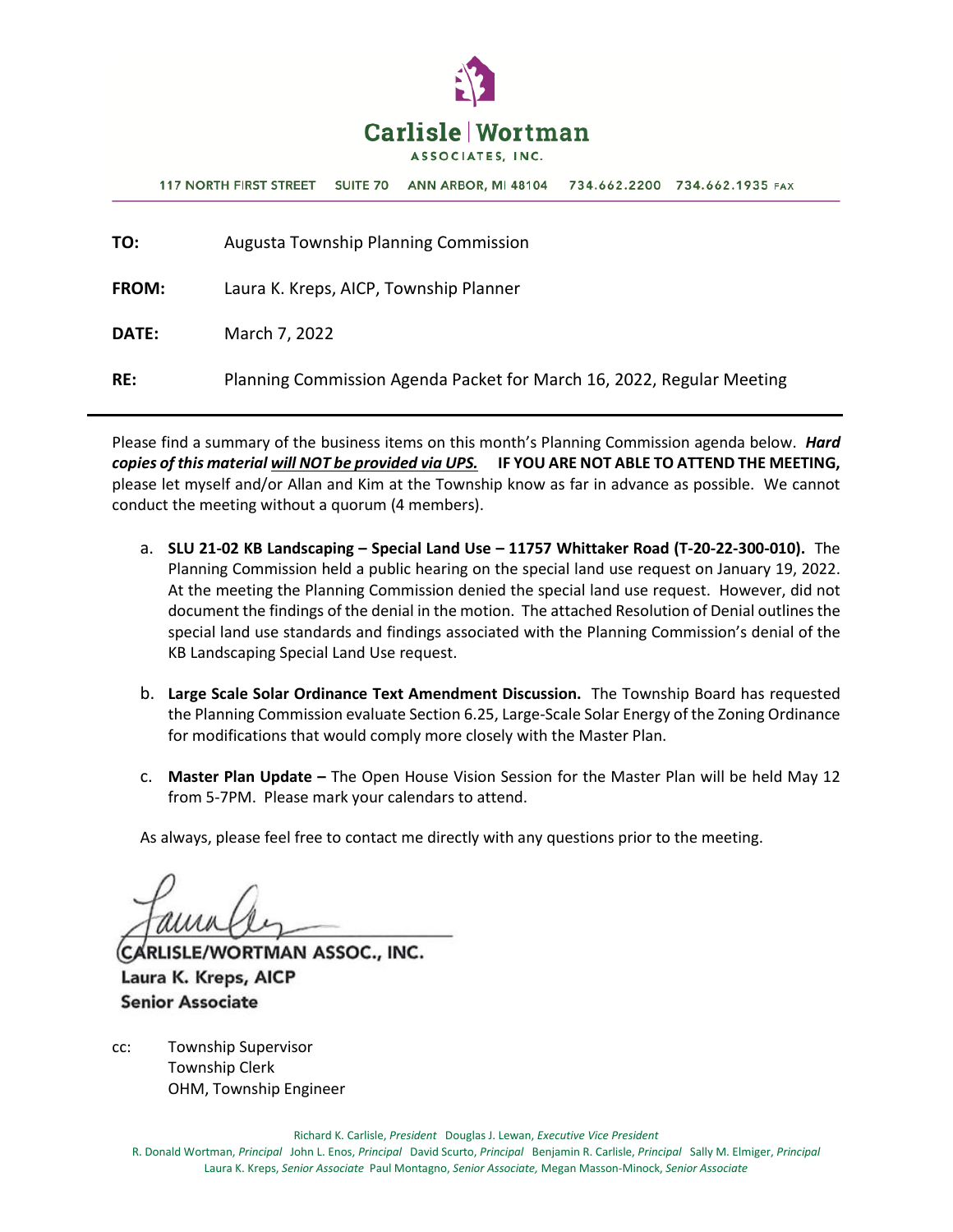#### **AGENDA Augusta Charter Township Regular Planning Commission Meeting**

Township Hall March 16, 2022 6:30 PM

- **1. Call to Order**
- **2. Pledge of Allegiance**
- **3. Roll Call and Recognition of Visitors –**Yurk, Buxton, Woolf, Hall, Spence, Hurd, Rawlins
- **4. Approval of Agenda**
- **5. Approval of Minutes**
	- a. Planning Commission Meeting Minutes from February 16, 2022 Regular Meeting

#### **6. Public Hearings**

a. None.

#### **7. Business Items**

- a. **SLU 21-04, KB Nursery & Landscape Supplies, 11757 Whittaker (T-20-22-300-010), Special Land Use** – Nursery / Landscape Contractor Yard. Resolution of Denial.
- b. **Large Scale Solar Ordinance Text Amendment Discussion**.
- c. **Master Plan Update**
- **8. Public Comment**
- **9. Communications**
- **10. Adjournment**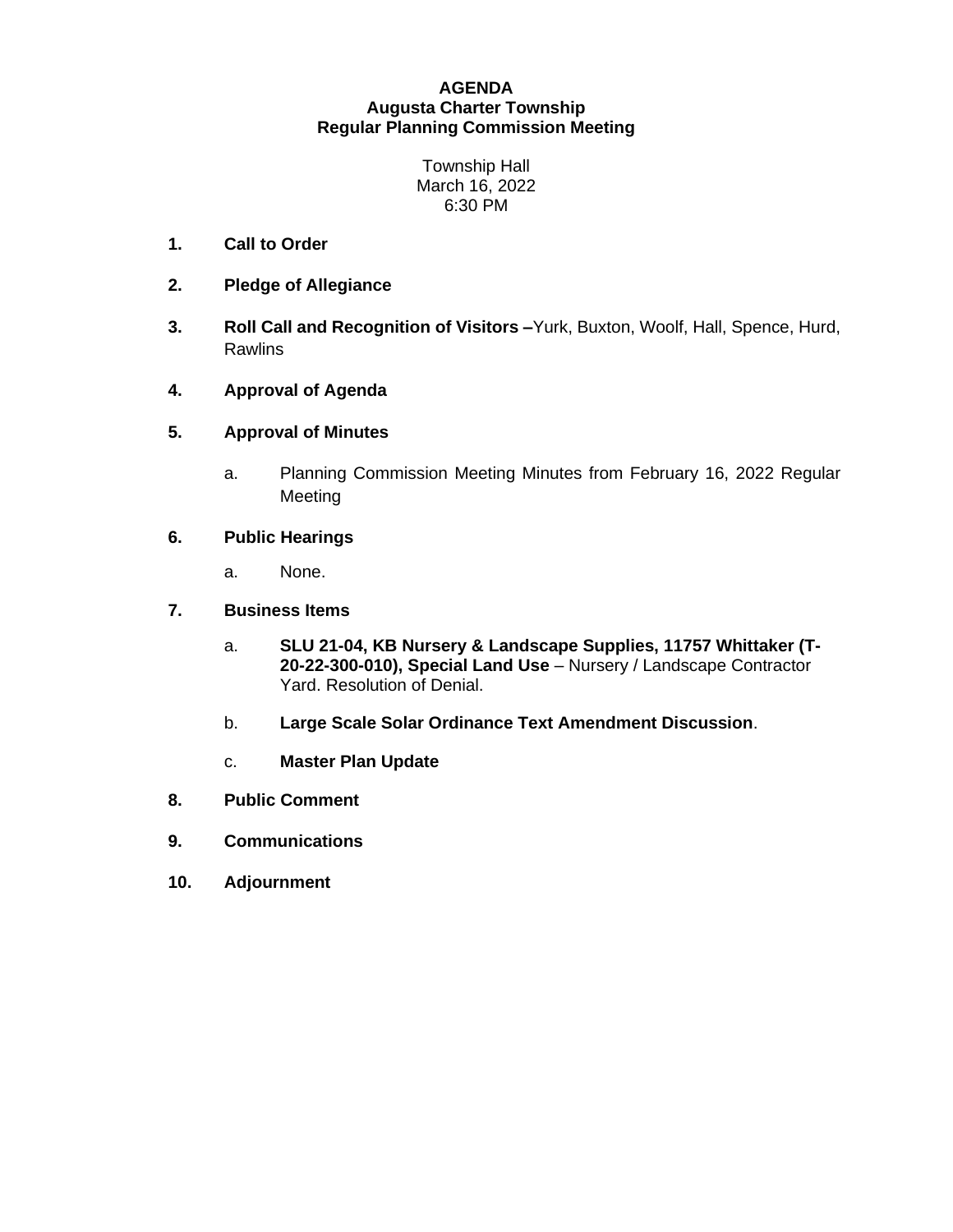# **Draft**

## **Meeting Minutes Augusta Charter Township Regular Planning Commission Meeting Township Hall** Wednesday, February 16, 2022 6:30 PM

### **1. Call to Order**

The meeting was called to order by Chair Yurk at 6:30 PM.

## **2. Pledge of Allegiance**

Chair Yurk led Pledge.

## **3. Roll Call and Recognition of Visitors.**

In Attendance: Robert Yurk, David Hall, Shelly Hurd, Linda Spence, Dan Woolf, Paul Rawlins, Janet Buxton. Also attending were Planner Laura Kreps, Engineering Consultant Nicholas Bayley and Counsel Victor Lillich, representatives of Ranger Power, and members of the public.

## **4. Approval of Agenda**

Spence made the motion to approve the Agenda, support by Hurd. Motion carried unanimously.

## **5. Approval of Minutes**

Hurd made the motion to approve minutes from January 19, 2022. Planning Commission Meeting, support by Buxton. Motion carried unanimously. During discussion related to approval of minutes for the January 19, 2022 meeting, the Township attorney spoke and suggested that the Planning Commission reconsider its decision to deny application for SUP filed by KB Landscape and decided upon during the January 19, 2022 meeting to assure that the record properly reflects the reasons for its decision. The Planning Commission agreed to reconsider its decision at the March meeting.

#### **6. Public Hearings a. None**

## **7. Business Items**

**a.** Closed Session – Receipt of written attorney-client privilege communication from township attorney which is exempt from disclosure under Section 13(1)(g) of the Freedom of Information Act.

Chair Yurk made the motion to go into closed session 2nd by Hall. Motion carried unanimously.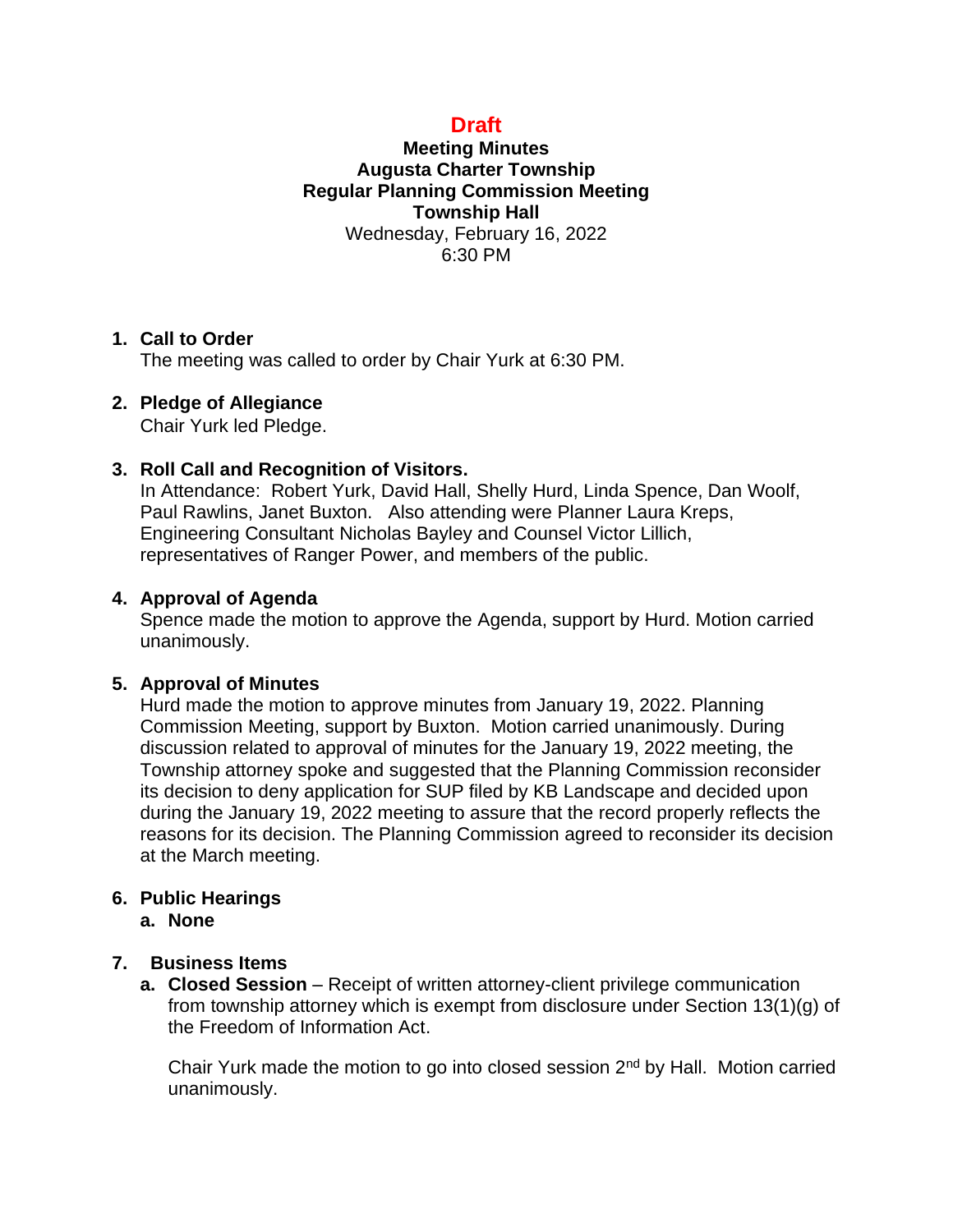Closed session began: 6:37PM

Motion made by Spence to close the closed session and re-open the public meeting and 2nd by Buxton. Motion carried unanimously.

Closed session ended: 7:33 PM

**b. SLU 21-01, Railsplitter #2, Special Land Use**, Large-Scale Solar Facility,north of Arkona, south of Talladay, east of Sanford, west of Gooding. T-20-19-400-001; T-20-19-400-002; 5655 Willow Road (T-20-30-100-002); 5760Willow Road (T-20- 30-100-003); T-20-30-100-004; 12439 McCrone Road(T-20-30-100-005); T-20- 30-200-004; T-20-30-200-008; T-20-30-200-012;T-20-30-400-006; T-20-19-300- 003; T-20-30-200-009; 12182 McCrone Road (T-20-30-200-010).

Mr. Drew Vielbig representing Ranger Power gave an overview of the project. Mr. Timothy Stoepker representing Ranger Power made statements to confirm that the tie vote of the Planning Commission during the January 19, 2022 meeting resulted in no action by the Planning Commission. He also gave a chronological recap of the petition and argument why the application for SUP should be granted.

Legal counsel Mr. Victor Lillich provided a short rebuttal and commented on statements made by Mr. Stoepker.

Members of the Planning Commission had questions answered by Ranger **Power** 

Motion to Deny Railsplitter #2 – Large Scale Solar Energy System SLU-21-01 was made by Spence with support from Rawlins.

Chair Yurk read the Findings of Required Standards and Resolution of Denial Railsplitter #2 –Large-Scale Solar Energy System SLU 21-01 (attached).

Roll call: Ayes; Hall, Hurd, Buxton, Spence, Rawlins. Nayes: Yurk, Woolf. Ayes: 5, Nayes: 2, Motion Passed 5:2.

## **c. SP 21-03, Railsplitter #2, Preliminary Site Plan** – Large-Scale Solar Facility.

It was determined that the commission could not review the Preliminary Site Plan as a Special Land Use permit is required.

**d. Master Plan Update –** The Subcommittee has meet a couple of times and there have been 143 respondents to the survey. There will be an Input session that will be held in May with an Open House style format. More information will be posted on Facebook, School website and via e-mail.

### **8. Public Comment**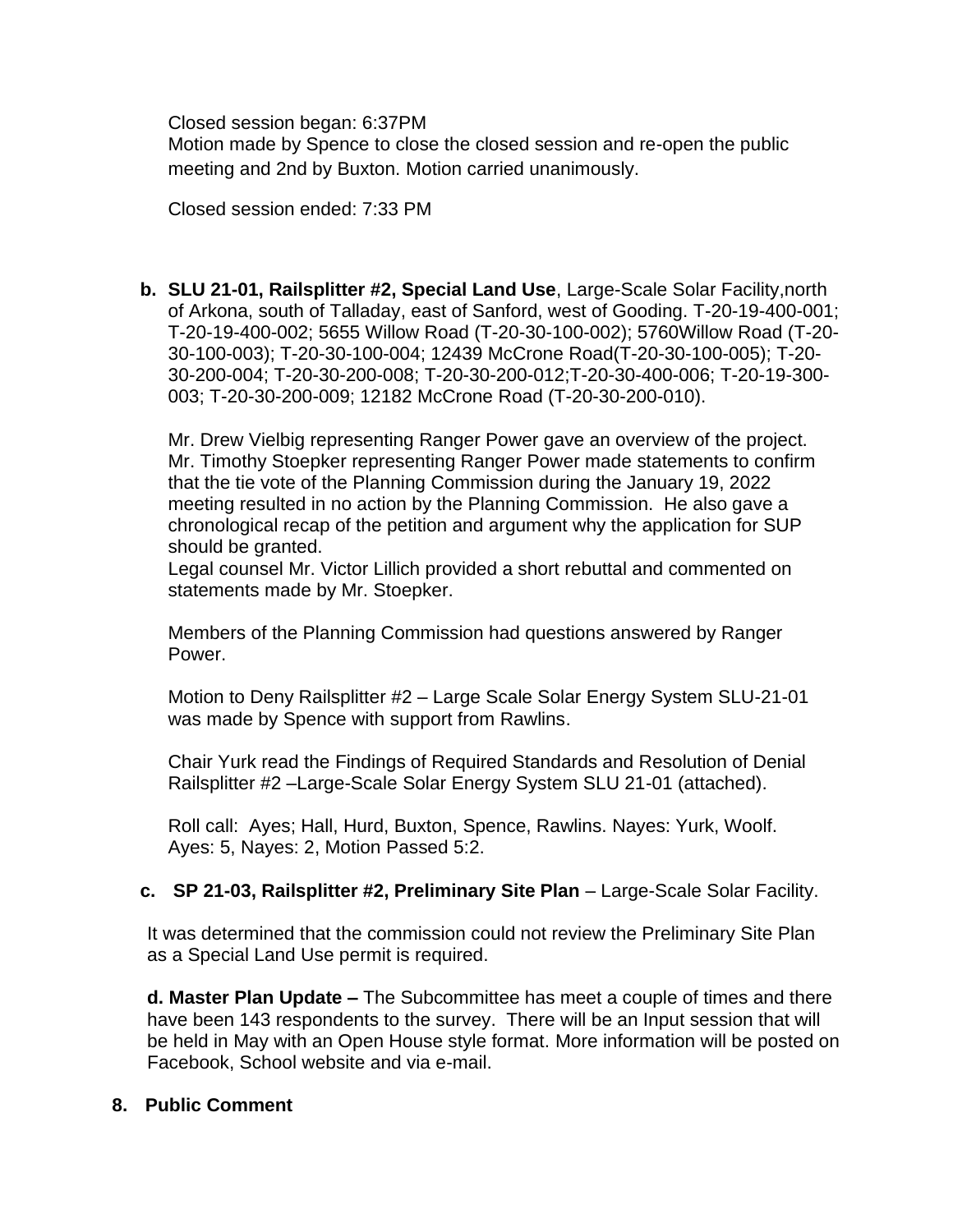Matthew Spence (McCrone Road), Randy Heft (Willow Road), and Harold Fair (McCrone Road) all thanked the Commission for denying the Special Land Use for Large Scale Solar Project.

### **9. Communications**

Trustee Hall informed the Planning Commission that the BOT is working on a lighting project that will put street lights along a section of Willis Road around Lincoln Schools.

#### **10.Adjournment**

Spence motioned to adjourn the meeting and Hall supported. Motion carried unanimously. Meeting was closed at 8:35 PM.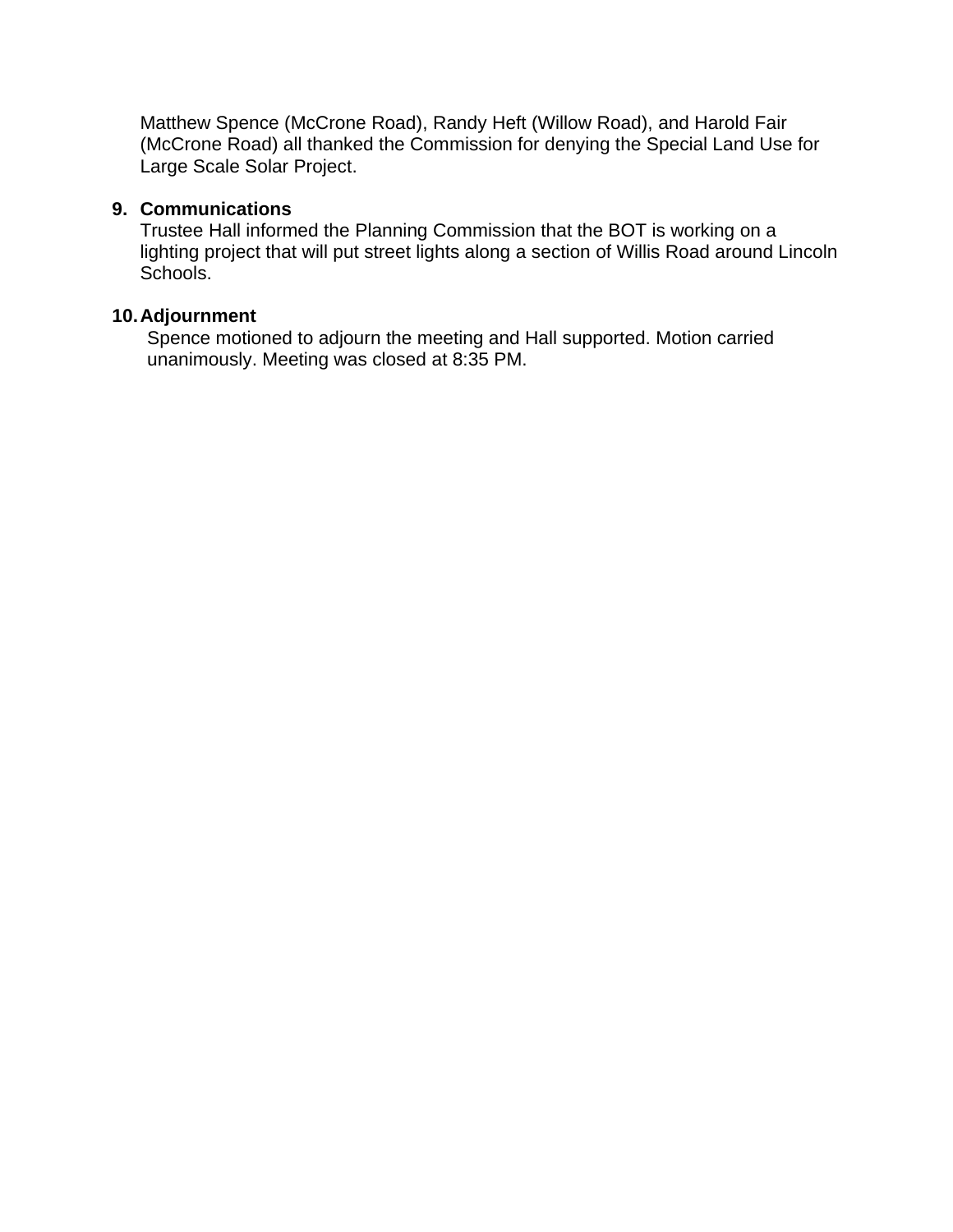#### **FINDINGS OF REQUIRED STANDARDS AND RESOLUTION OF DENIAL RAILSPLITTER #2 – LARGE-SCALE SOLAR ENERGY SYSTEM SLU 21-01 February 16, 2022**

**WHEREAS** an application for a Special Land Use Permit for large scale solar facility on the premises located north of Arkona Road, east of Sanford Road, south of Talladay Road and west of Hitchingham Road encompassing approximately 493 acres or 13 properties (T-20-19-400-001; T-20- 19-400-002; 5655 Willow Road (T-20-30-100-002); 5760 Willow Road (T-20-30-100-003); T-20-30- 100-004; 12439 McCrone Road (T-20-30-100-005); T-20-30-200-004; T-20-30-200-008; T-20-30- 200-012; T-20-30-400-006; T-20-19-300-003; T-20-30-200-009; 12182 McCrone Road (T-20-30- 200-010)). in Sections 19 and 20, Augusta Charter Township, Washtenaw County, Michigan; and ;

**WHEREAS** in accordance with Article 14.12 of the Township Zoning Ordinance, the Augusta Township Planning Commission held a public hearing on this matter on September 15, 2021, and public comments were received and considered; and

**WHEREAS** the applicant submitted a revised special land use application and supplemental materials for Planning Commission review dated August 23, 2021; and

**WHEREAS** PC members have carefully considered the presentations of Ranger Power and the comments and concerns from members of the public and have generally struggled with the proposed project since it was first presented at a different location in the Township and then moved to its current location because of opposition by the many more residents who would be affected by the project; and

**WHEREAS** the current proposed project is in a better location, and a consensus of current members of this PC have worked with Ranger Power in an attempt to fit the proposed project into the area consistent with the stated purposes of an Agricultural Residential district in the Zoning Ordinance and the stated goals and objectives in the current Master Plan; and

**WHEREAS** in February 2020, an amendment to the Zoning Ordinance was adopted by the Township Board that allowed for large scale solar projects to be considered and potentially approved as a special use in zoned Agricultural Residential districts when such uses were only permitted in zoned industrial districts prior to the 2020 zoning amendment; and

**WHEREAS** upon reviewing the Township Master Plan and Zoning Ordinance for uses permitted in a zoned Agricultural Residential district in the context of the proposed project, this PC considers that the 2020 amendment that permits large scale solar projects to be considered as a special use in zoning Agricultural Residential districts was not based upon the goals and objectives stated in the Township Master Plan as required by law; and

**WHEREAS** this PC reviewed the Special Land Use Permit application for and the proposed large scale solar project as it is required to do in accordance with the requirements of Article 4.4 of the Township Zoning Ordinance, and now finds the following:

### **A. Will be harmonious and in accordance with the general objectives or any specific objectives of the Augusta Charter Township Master Plan.**

The Master Plan sets forth the primary goal for rural areas in the Township as the preservation of "…the rural character of Augusta Township through the management of growth and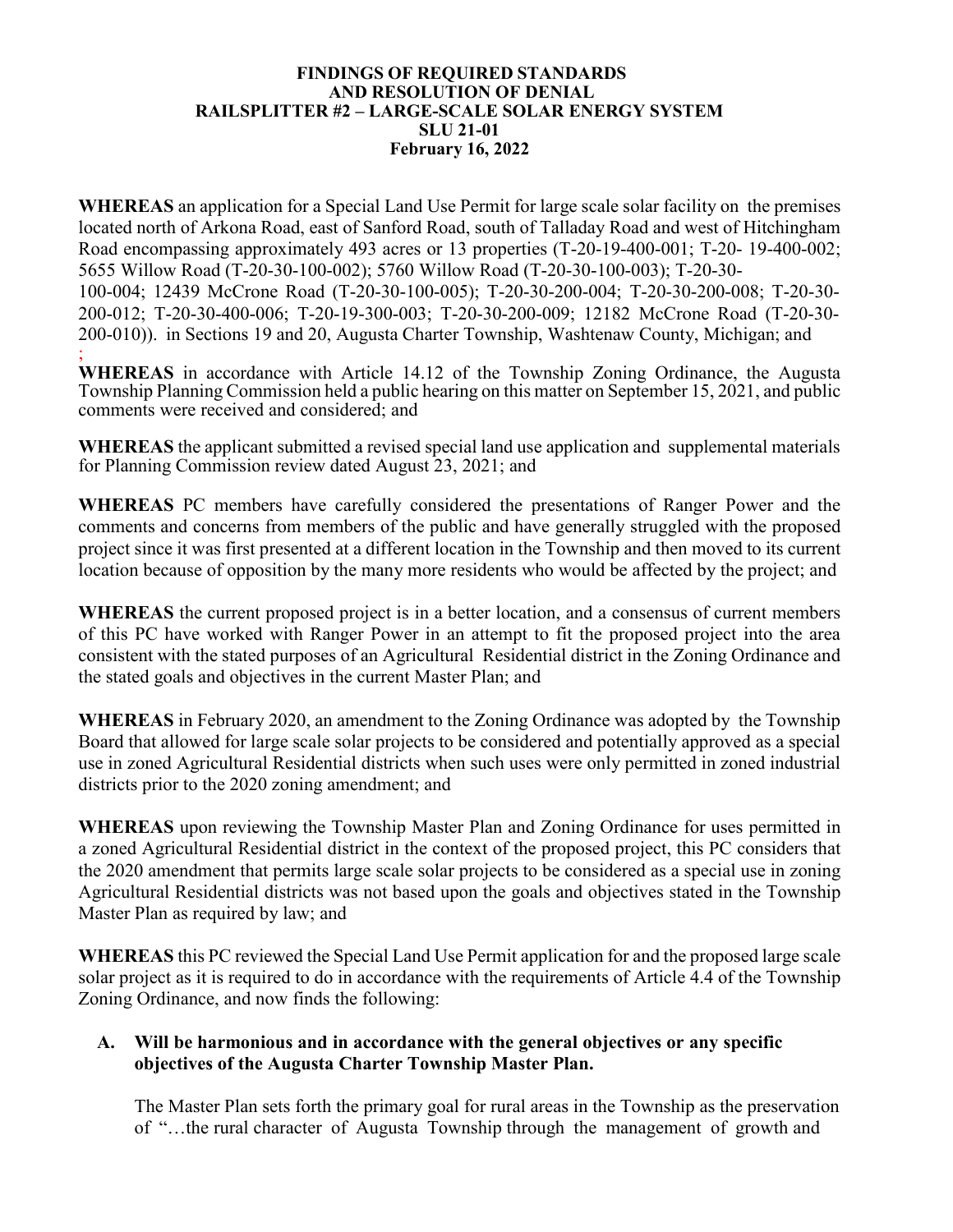preservation of natural resources and active farming." And one of the primary objectives is to "Protect and encourage active farming in Augusta Township." Several of the members have serious concerns that this primary objective is not satisfied by the introduction of a large scale commercial solar project on 355 acres of prime agricultural land. However, the zoning ordinance, as amended in February of 2020, allows a large scale commercial solar use on land zoned Agriculture Residential in the Township and this Commission is bound by terms in the zoning ordinance for review of the solar use. This PC has been unable to reconcile the goals and objectives outlined in the Master Plan with the proposed large scale solar energy project. Specifically, the following goals and objectives:

- Preserve the rural character of Augusta Charter Township through management of growth and preservation of natural resources and active farming. To the extent that the project can be seen by passersby on the roads and by residents on the perimeter of the project, the rural character of the area is not preserved. Nor does the use preserve and promote active farming or preserve natural resources.
- Protect the integrity of the existing and future residential areas. To the extent that the project can be seen by passersby on the roads and by the existing and future potential residents in the area, the integrity of existing and future residential uses will likely be compromised.
- Protect and encourage active farming in Augusta Charter Township. The proposed use does not protect or encourage active farming. It diminishes active farming in the Township.
- Promote limited development of commercial / industrial uses in appropriate locations of the Township. Utilization of 493 acres of farmland for a commercial/industrial solar use does not limit such uses to an appropriate location in the Township.

*The Planning Commission determines that the proposed large scale solar facility cannot be approved and developed in a manner that is generally harmonious with the Master Plan.*

### **B. Will be designed, constructed, operated, and maintained so as to be harmonious and appropriate in appearance with the existing or intended character of the general vicinity and will not change the essential character of the area.**

Members of this Commission have observed that the intended character of the general vicinity as provided for in the Master Plan and Zoning Ordinance is rural farming in nature with scattered low density rural residential uses. To the extent that a commercial solar use is visible, this Commission believes that the use will likely change the essential character of the area and will not be harmonious and appropriate in appearance with the general vicinity.

*The Planning Commission determines that the proposed large scale solar facility as proposed in the preliminary site plan would not be designed, constructed, operated and maintained so as to be harmonious and appropriate in appearance with the existing or intended character ofthe general vicinity and will change the essential character of the area.*

### **C. Will not be hazardous or disturbing to existing or future nearby uses.**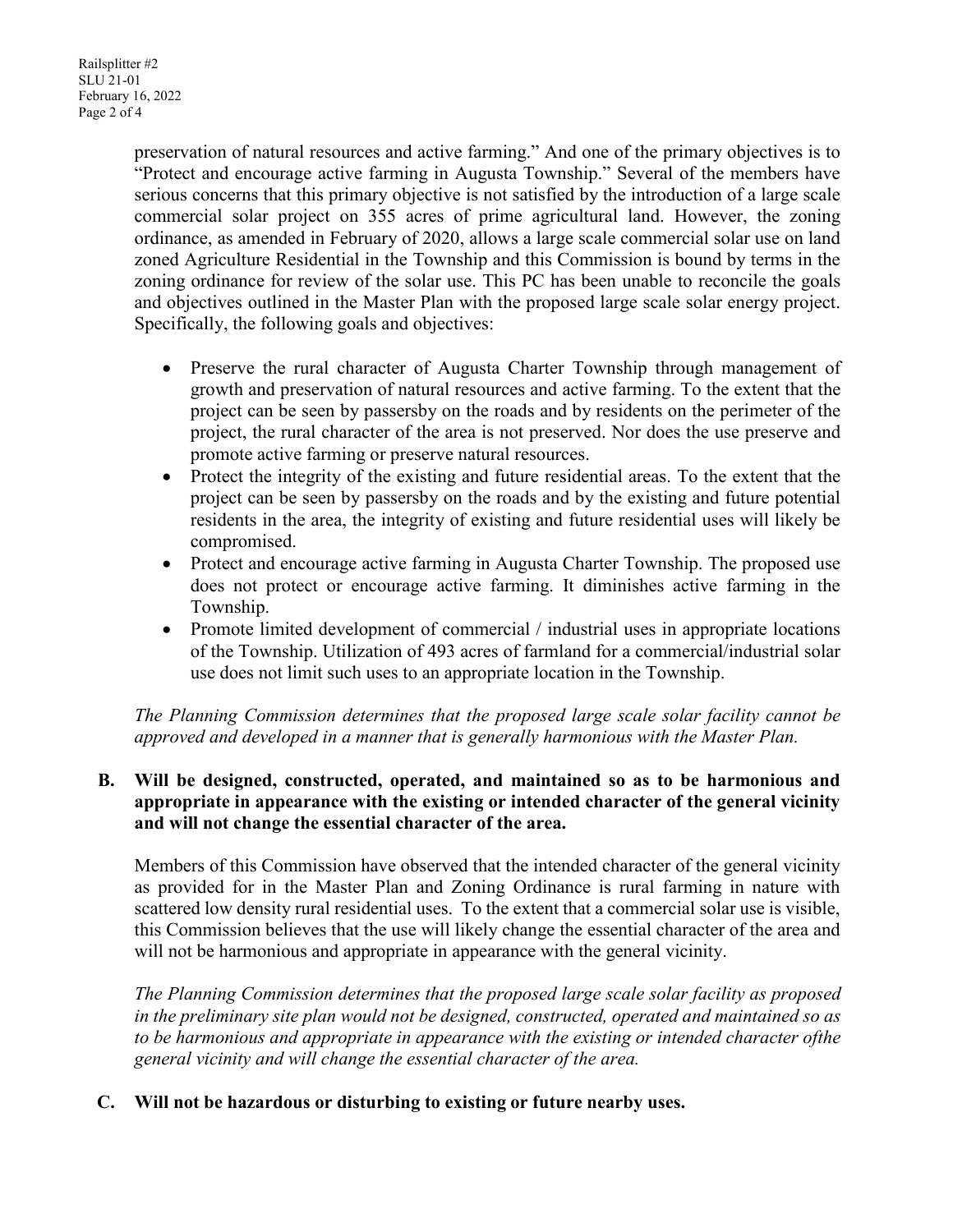*The Planning Commission determines the large solar facility will be hazardous or disturbing to existing or future nearby uses based on the scale and visibility of the project to immediate and nearby residents and uses.*

### **D. Will be an improvement in relation to property in the immediate vicinity and to the Township as a whole.**

*The Planning Commission determines the large solar facility is not an improvement inrelation to the property in the immediate vicinity and to the Township as a whole based on inconsistencies noted in the goals and objectives outlined in the Master Plan.*

### **E. Will be served adequately by essential public services and facilities or that the persons responsible for the establishment of the proposed use will provide adequately for any such service or facility.**

*No water or sewer facilities are required or proposed due to the nature of the project. If permitted, the developer has agreed in the proposal to work with the local emergency service providers for any additional training necessary to serve the proposed facility at the developer's cost.*

*The Planning Commission determines the large solar facility if permitted would be served adequately by essential public services.*

#### **F. Will not create excessive additional public costs and will not be detrimental to the economic welfare of the Township.**

*The Planning Commission determines the large solar facility if approved would not create excessive additional public costs. However, the full effect of economic impacts and welfare of the Township is unclear to this PC and without such clarity it is difficult for this PC to determine whether the project might create any additional public cost due to loss of tax revenues or for other reasons because of any other cost to the Township caused by the projectdevelopment and maintenance over a 20 year period.*

### **G. Will be consistent with the intent, purposes, and specifications of this Ordinance.**

*Ranger Power and the project as proposed generally meets the specifications for a large- scale solar project as outlined in the Ordinance. However, this PC believes that the proposeduse is generally not consistent with the intent, purpose and objectives of other uses allowed in a zoned Agricultural Residential zoning district. To the extent that the Ordinance was amended in 2020 to list large scale solar projects as a special use in zoning Agricultural Residential districts, this PC believes that the amendment was not well thought out because it was not made or guided by the Master Plan policies and goals.*

**NOW THEREFORE BE IT RESOLVED**, that the Augusta Charter Township Planning Commission hereby DENIES SLU 21-01 Railsplitter #2 based on the findings stated above. This PC also considers that the proposed use might be approved if it was proposed, constructed and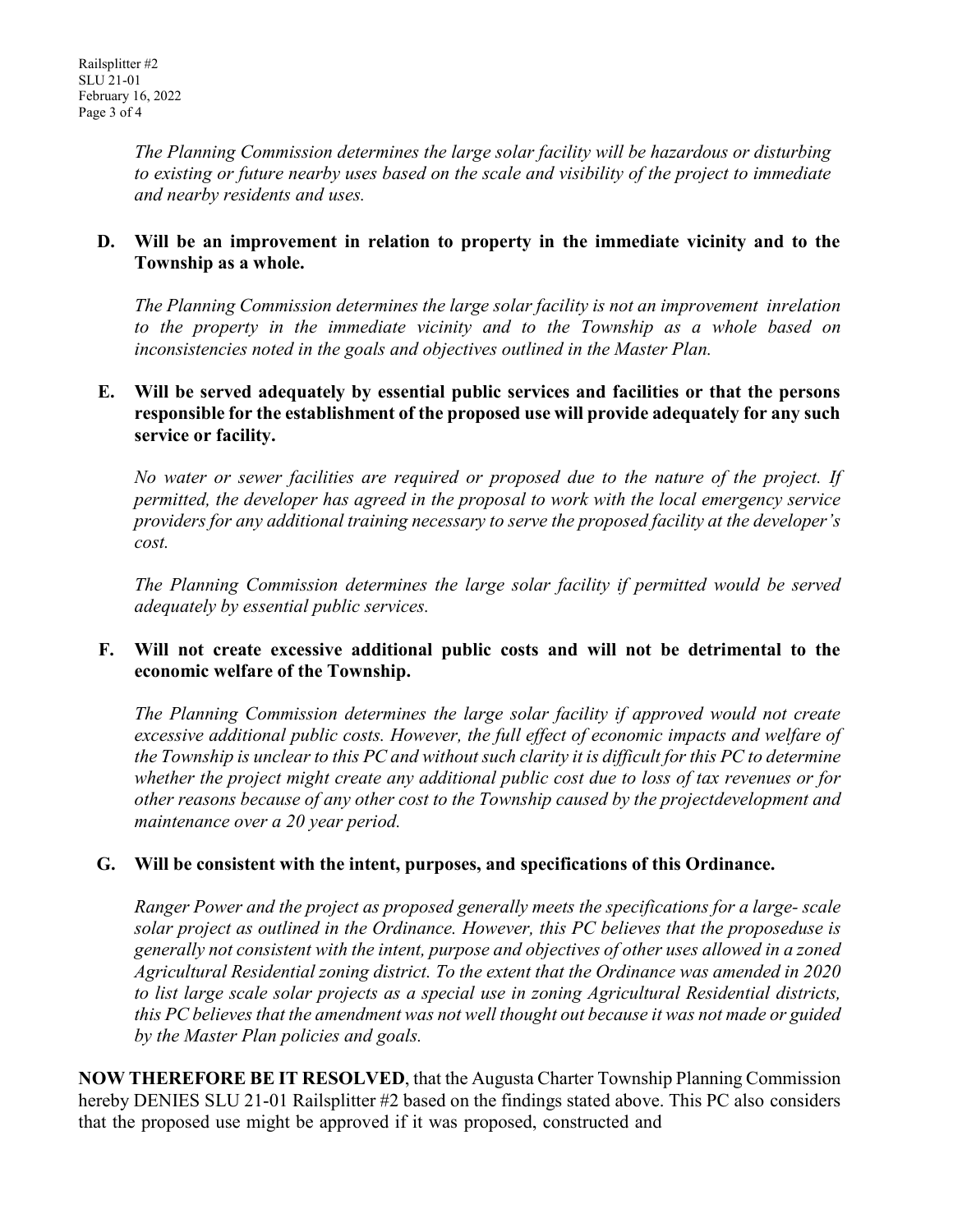Railsplitter #2 SLU 21-01 February 16, 2022 Page 4 of 4

maintained in a manner which removes it from sight from passersby on perimeter roads and adjacent properties with existing and potential future residential uses.

**ROLL CALL VOTE:** 

AYES: 2 NAYES: 2 ABSENT: O ABSTAIN:O

**RESOLUTION DECLARED ADOPTED** 

Dated:  $2022$ 

Robert Yurk, Chairperson Augusta Charter Township Planning Commission

#### **CERTIFICATE**

I hereby certify that the foregoing is a true and complete copy of a resolution adopted by the Planning Commission of Augusta Charter Township, County of Washtenaw, State of Michigan at a regular meeting held on the  $\frac{1}{2}$  day of **MARK** 2022, and that said meeting was conducted and public notice of said meeting was given pursuant to and in full compliance with the open meetings act, being Act 267, Public Acts of Michigan, 1976, and that the minutes of said meeting were kept and will be or have been made available as required by said Act.

Dated:  $2/14/2022$ 

Secretary Planning Commission Augusta Charter Township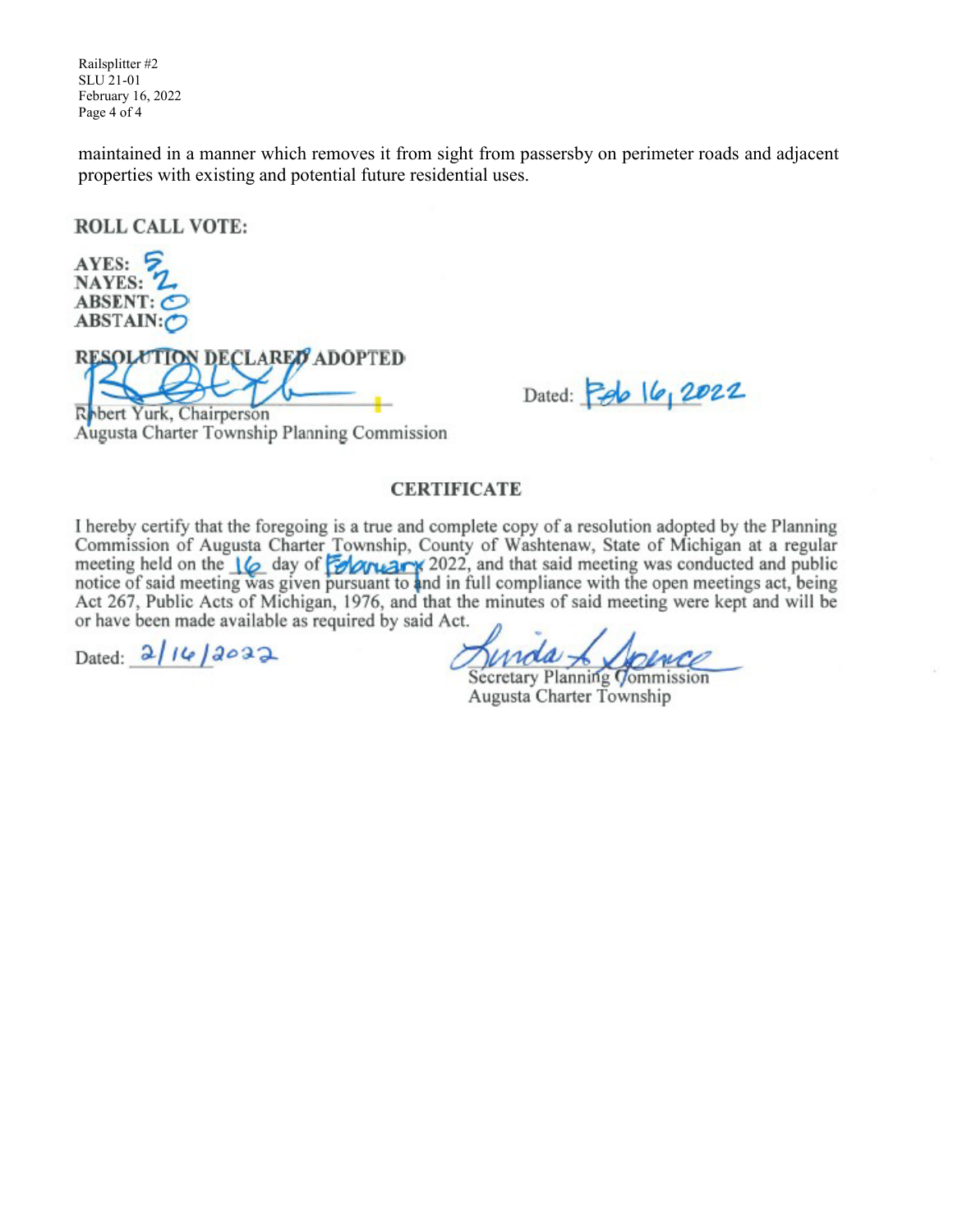

**117 NORTH FIRST STREET** SUITE 70 ANN ARBOR, MI 48104 734.662.2200 734.662.1935 FAX

#### **MEMORANDUM**

**TO:** Augusta Charter Township Planning Commission

**FROM:** Laura Kreps, AICP, Township Planner

**DATE:** March 7, 2022

**RE:** Solar Ordinance Text Amendment Discussion

On January 25, 2022, the Township Board requested the Planning Commission consider revising the Zoning Ordinance related to Section 6.25, Large Solar Energy Systems to comply more closely with the with the Master Plan. This request was made in the form a motion and recorded in the Township Board January 25, 2022, meeting minutes.

Currently, the ordinance allows commercial solar facilities as a special land use in the Agricultural Residential, General Industrial and Limited Industrial zoning districts

A text amendment can be initiated in one of three ways:

- 1. The Township Board requests the Planning Commission undertake an ordinance amendment;
- 2. The Planning Commission under their own authority initiates an ordinance amendment; or
- 3. An applicant requests an ordinance amendment through the application process.

No modifications to the existing ordinance have been drafted at this time. This discussion will be for feedback with regard to whether the Planning Commission is interested in initiating an amendment for consideration at this time.

For your convenience, the current Solar Ordinance is found in Section 6.25 of the Zoning Ordinance and is attached to this communication.

Please feel free to contact me with any questions on these materials.

CARLISLE/WORTMAN ASSOC., INC. Laura K. Kreps, AICP **Senior Associate**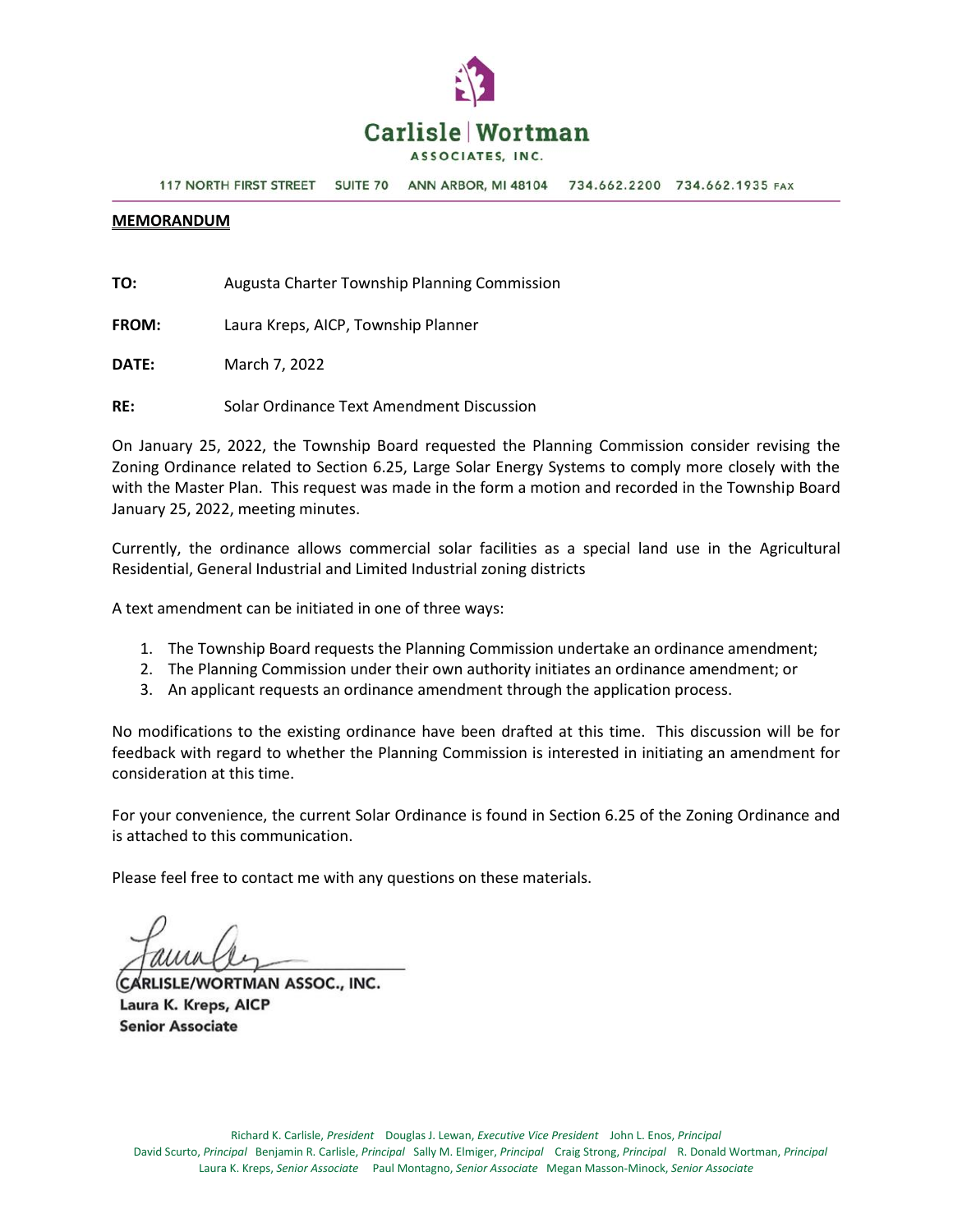- b. Six (6) months after new technology is available at reasonable cost as determined by the Township, which permits the operation of the communication system without the requirement of the support structure.
- 3. The situation in which removal of a facility is required may be applied and limited to portions of a facility.
- 4. Upon the occurrence of one or more of the events requiring removal, the property owner or persons who had used the facility shall immediately apply or secure the application for any required demolition or removal permits, and immediately proceed with and complete the demolition/removal, restoring the premises to an acceptable condition as reasonably determined by the Zoning Administrator.
- 4. If the required removal of a facility or a portion thereof has not been lawfully completed within sixty (60) days of the applicable deadline, and after at least thirty (30) days written notice, the Township may remove or secure the removal of the facility or required portions thereof, with its actual cost and reasonable administrative charge to be drawn or collected from the security posted at the time application was made for establishing the facility.
- **6.25 Large Solar Energy Systems**. The following requirements shall apply to all Large Solar Energy Systems.
	- A. Purpose and Intent: The purpose and intent of this Section is to establish standards for the siting, installation, operation, repair, decommissioning and removal of Large Solar Energy Systems within the Agricultural Residential, Light Industrial and General Industrial Districts as a Special Land Use.
	- B. Site Plan Drawing and Supporting Materials: All applications for a Large Solar Energy Systems use must be accompanied by detailed site plans, drawn to scale and dimensioned and certified by a registered engineer licensed in the State of Michigan, displaying the following information:
		- 1. All requirements for a site plan contained in Article 11 of the Augusta Charter Township Zoning Ordinance.
		- 2. All lot lines and dimensions, including a legal description of each lot or parcel comprising the Large Solar Energy System.
		- 3. Names of owners of each lot or parcel within Augusta Charter Township that is proposed to be within the Large Solar Energy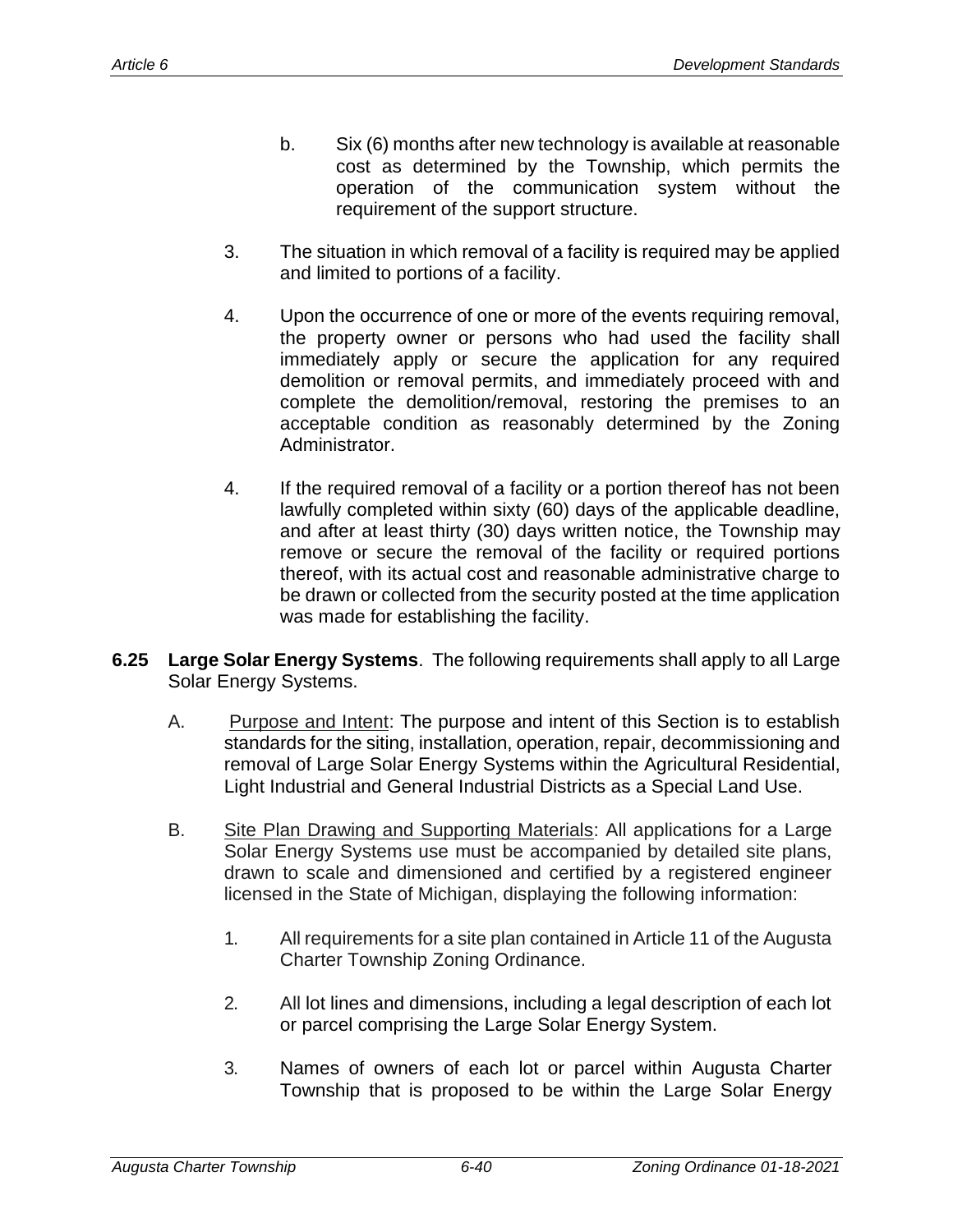System.

- 4. Vicinity map showing the location of all surrounding land uses.
- 5. Location and height of all proposed Solar Array(s), buildings, structures, electrical tie lines and transmission lines, security fencing, and all above-ground structures and utilities associated with a Large Solar Energy System.
- 6. Horizontal and vertical (elevation) to scale drawings with dimensions that show the location of the proposed Solar Array(s), buildings, structures, electrical tie lines and transmission lines, security fencing and all above ground structures and utilities on the property.
- 7. Location of all existing and proposed overhead and underground electrical transmission or distribution lines within the Large Solar Energy System and within 100 feet of all exterior property lines of the Large Solar Energy System.
- 8. Proposed setbacks from the Solar Array(s) to all existing and proposed structures within the Large Solar Energy System.
- 9. Land elevations for the Solar Array(s) location and the relationship to the land elevations of all existing and proposed structures within the Large Solar Energy System at a minimum of 5' contours.
- 10. Access driveways within and to the Large Solar Energy System, together with a detailed narrative regarding dimensions, composition, and maintenance of each proposed driveway. All access drives shall be subject to Washtenaw County Road Commission approval, and shall be planned so as to minimize the use of lands for that purpose.
- 11. Planned security measures to prevent unauthorized trespass and access during the construction, operation, removal, maintenance or repair of the Large Solar Energy System.
- 12. A written description of the maintenance program to be used for the Solar Array and other components of the Large Solar Energy System, including decommissioning and removal. The description shall include maintenance schedules, types of maintenance to be performed, and decommissioning and removal procedures and schedules if the Large Solar Energy System is decommissioned.
- 13. Planned lightening protection measures.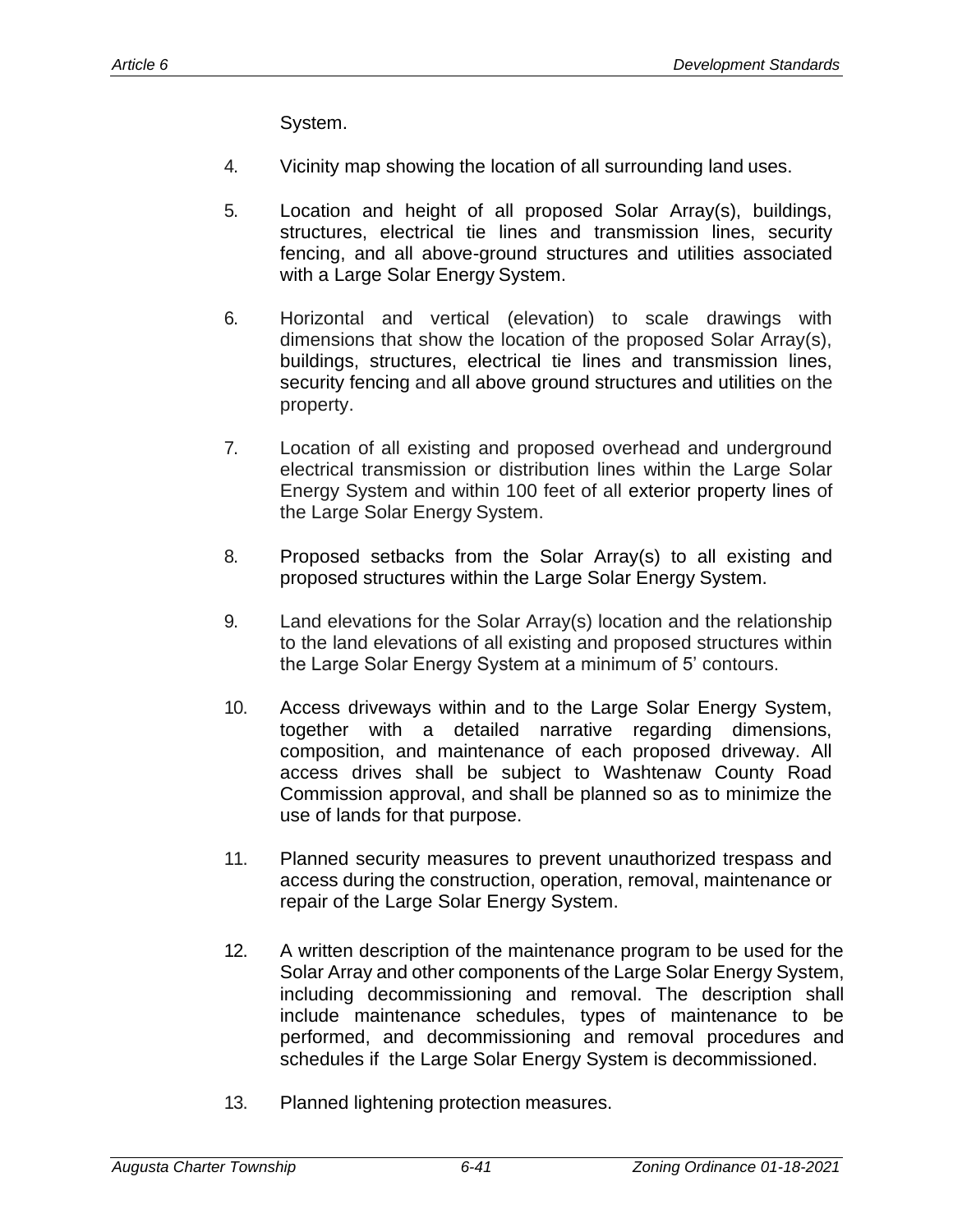- 14. Additional detail(s) and information as required by the Special Land Use requirements of the Augusta Charter Township Zoning Ordinance, or as required by the Planning Commission.
- C. Application Escrow Account: An escrow account shall be deposited with the Township by the Applicant when the Applicant applies for a Special Land Use Permit for a Large Solar Energy System. The monetary amount deposited by the Applicant in escrow with the Township shall be the amount estimated by the Township, to cover all reasonable costs and expenses associated with the Special Land Use Permit review and approval process, which costs shall include, but are not limited to, reasonable fees of the Township Attorney, Township Planner and Township Engineer, as well as costs for any reports or studies that are reasonably related to the zoning review process for the application. The Applicant shall have thirty (30) days to refuse or approve of the amount estimated by the Township. Such escrow amount shall be in addition to any filing or application fees established by resolution. At any point during the Special Land Use Permit review process, the Township may require that the Applicant place additional funds into escrow with the Township if the existing escrow amount deposited by the Applicant is deemed insufficient by the Township. If the escrow account needs replenishing and the Applicant refuses to do so within thirty (30) days, the Special Land Use Permit process shall cease unless and until the Applicant makes the required additional escrow deposit. Any applicable zoning escrow Resolutions or other Ordinances adopted by the Township must also be complied with by the Applicant. The Township shall provide a summary of all account activity to the Applicant within a timely manner upon request. Any funds remaining within the escrow after approval of the Special Land Use Permit shall be returned in a timely manner to the Applicant.
- D. Compliance with the County Building Code and the National Electric Safety Code: Construction of a Large Solar Energy System shall comply with the National Electric Safety Code and the County Building Code (as shown by approval by the County) as a condition of any Special Land Use Permit under this section. In the event of a conflict between the County Building Code and National Electric Safety Code (NESC), the NESC shall prevail.
- E. Certified Solar Array Components: Components of a Solar Array shall be approved by the Institute of Electrical and Electronics Engineers ("IEEE"), Solar Rating and Certification Corporation ("SRCC"), Electronic Testing Laboratories ("EIL"), or other similar certification organization if the similar certification organization is approved by the Township, which approval shall not be unreasonably withheld.
- F. Height: Maximum height of a Solar Array, other collection device, components or buildings of the Large Solar Energy System, excluding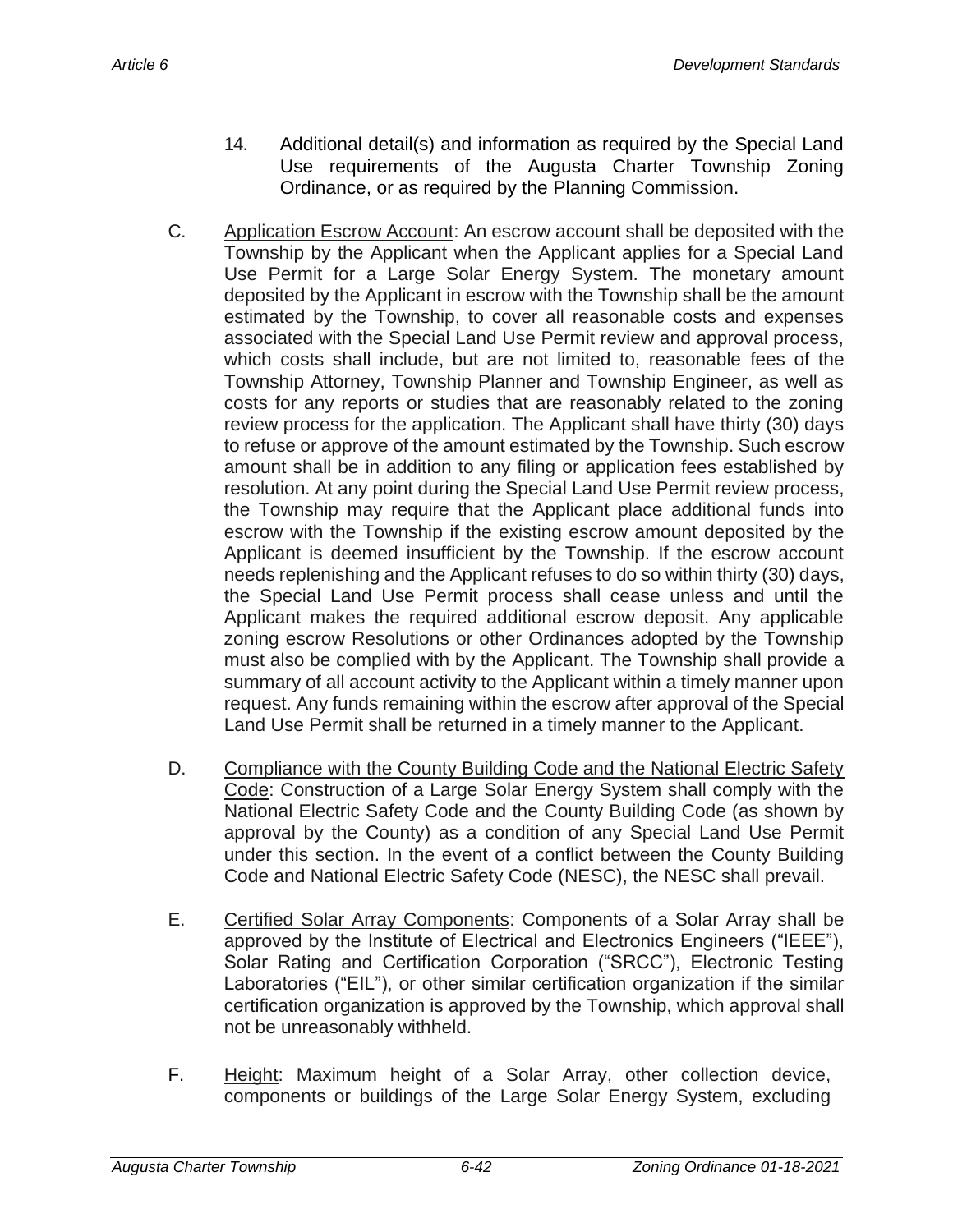substation and electrical transmission equipment, shall not exceed fifteen (15) feet (as measured from the natural grade at the base of improvements) at any time or location on the property. Substation and electrical transmission equipment shall not exceed one hundred (100) feet.

- G. Lot Size: A Large Solar Energy System shall be located on one or more parcels with an aggregate area of ten (10) acres or greater.
- H. Setbacks: A minimum setback distance of fifty (50) feet from all exterior property lines of the Large Solar Energy System and existing public roads and railroad rights-of-way shall be required for all buildings and Solar Arrays, provided that a setback of seventy-five (75) feet shall be required adjacent to any residential structure.
- I. Lot Coverage: A Large Solar Energy System is exempt from maximum lot coverage limitations.
- J. Screening/Security: A Large Solar Energy System shall be completely enclosed by perimeter security fencing to restrict unauthorized access. Such fencing shall be six (6) feet in height with a one (1) foot extension arm consisting of a minimum of three strands of barbed-wire placed above the fencing and slanting outward as measured from the natural grade of the fencing perimeter. Electric fencing is not permitted. The perimeter of Large Solar Energy Systems shall also be screened and buffered by installed evergreen or native vegetative plantings whenever existing natural vegetation does not otherwise reasonably obscure the Large Solar Energy System from adjacent residential structures, subject to the following requirements:
	- 1. The Large Solar Energy Systems shall be exempt from the landscape requirements of Article 5.7.
	- 2. The evergreen or native vegetative buffer shall be composed of native or evergreen trees that at planting shall be a minimum of four (4) feet in height and shrubs two (2) feet in height. The evergreen trees shall be spaced no more than fifteen (15) feet apart on center (from the central trunk of one plant to the central trunk of the next plant), native trees shall be placed no more than thirty (30) feet apart on center and shrubs shall be spaced no more than seven (7) feet apart on center. All unhealthy (sixty (60) percent dead or greater) and dead material shall be replaced by the Applicant within one (1) year, or the next appropriate planting period, whichever occurs first.
	- 3. All plant materials shall be installed between March 15 and November 15. If the Applicant requests a Final Certificate of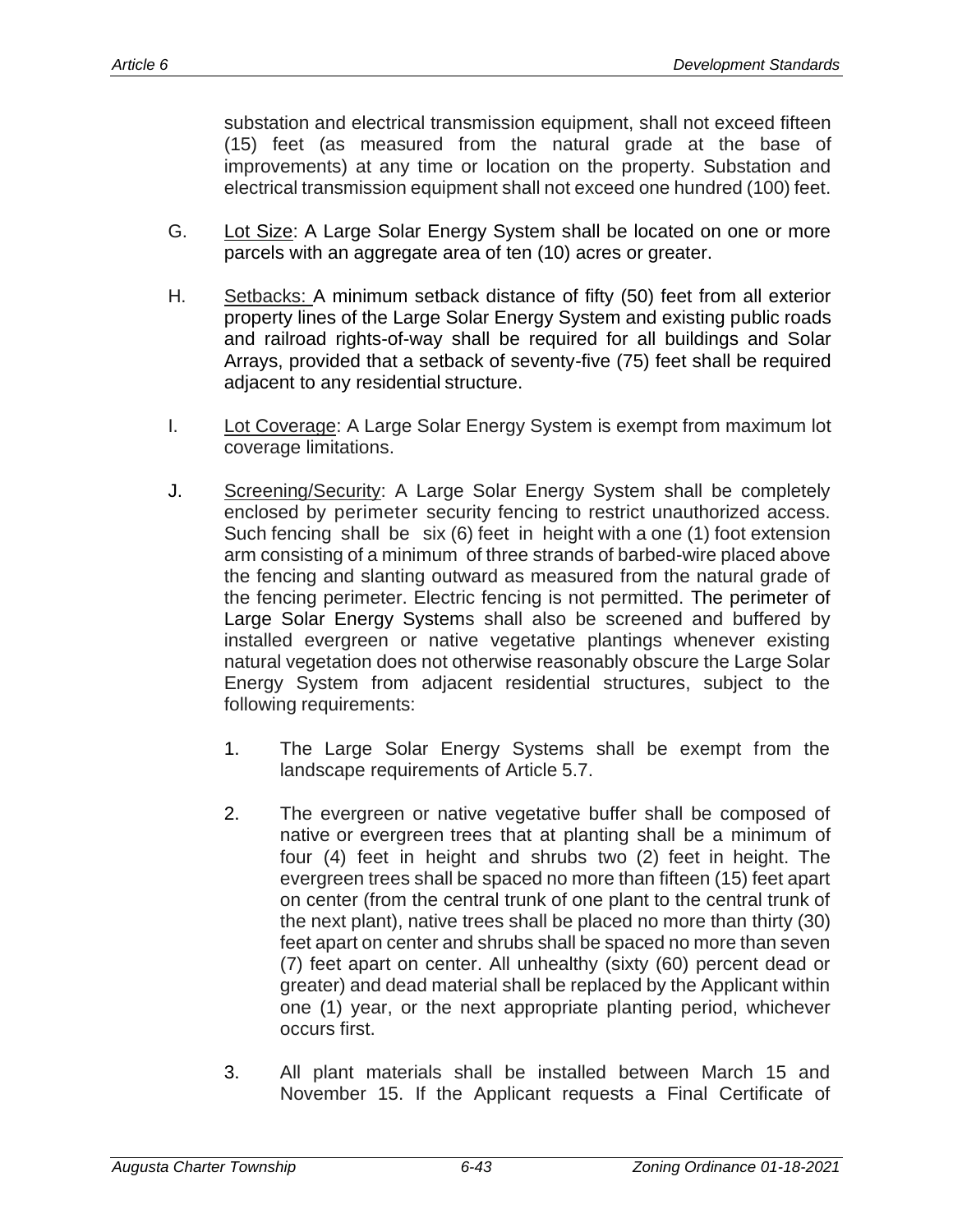Occupancy from the Township and the Applicant is unable to plant during the installation period, the Applicant will provide the Township with a letter of credit, surety or corporate guarantee for an amount equal to one and one-half (1.5) times the cost of any planting deficiencies that the Township shall hold until the next planting season. After all plantings have occurred, the Township shall return the financial guarantee.

- 4. Failure to install or continuously maintain the required vegetative buffer shall constitute a violation of this Ordinance and any Special Use Permit may be subject to revocation.
- K. Signage: No advertising or non-project related graphics shall be on any part of the Solar Arrays or other components of the Large Solar Energy System. This exclusion does not apply to entrance gate signage or notifications containing points of contact or any and all other information that may be required by authorities having jurisdiction for electrical operations and the safety and welfare of the public.
- L. Noise: No component of any Large Solar Energy System shall emit noise exceeding sixty-five (65) dBA as measured at the exterior property boundary or the existing ROW line.
- M. Lighting: All lighting for parking lots, driveways, external illumination of buildings, or the illumination of signs shall be directed away from and be shielded from adjacent properties and shall be so arranged as to not adversely affect driver visibility on adjacent public roads in accordance with Section 9.13.
- N. Distribution, Transmission and Interconnection: All collection lines and interconnections from the Solar Array(s) to any electrical substations shall be located and maintained underground inside the Large Solar Energy System, except in areas where technical or physical constraints make it preferable to install equipment above ground. This requirement excludes transmission equipment meant to connect the project substation to the local transmission system.
- O. Abandonment and Decommissioning: Following the operational life of the project, the Applicant shall perform decommissioning and removal of the Large Solar Energy System and all its components. The Applicant shall prepare a Decommissioning Plan and submit it to the Planning Commission for review and approval prior to issuance of the Special Land User Permit. Under this plan, all structures, concrete, piping, facilities, and other project related materials above grade and any structures up to three (3) feet below-grade shall be removed offsite for disposal. Any Solar Array or combination of Photovoltaic Devices that is not operated for a continuous period of twelve (12) months shall be considered abandoned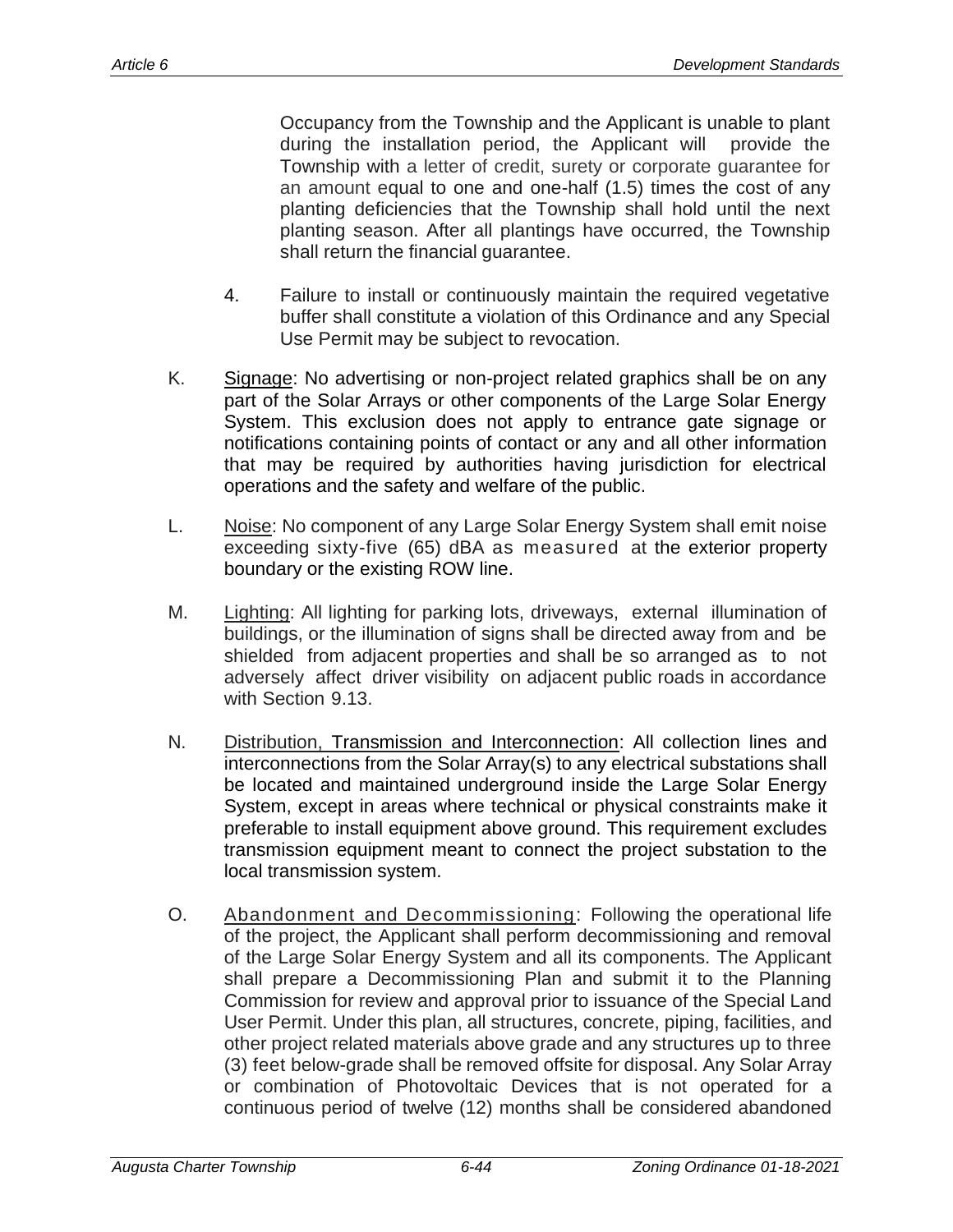and shall be removed under the Decommissioning Plan. The ground must be restored to its original topography within three hundred sixty-five (365) days of abandonment or decommissioning.

- P. General Standards: The Planning Commission shall not approve any Large Solar Energy System Special Land Use Permit unless it finds that all of the general standards for Special Land Uses contained in Article 4 of this Ordinance are met.
- Q. Approval Time Limit and Extension: Special Use and Site Plan approvals or permits under this Section shall be valid for one year but, if requested by the Applicant prior to that expiration date, shall automatically be extended for an additional one year period.
- R. Conditions and Modifications: Any conditions and modifications approved by the Planning Commission shall be recorded in the Planning Commissions' meeting minutes. The Planning Commission may, in addition to other reasonable conditions, require landscaping, walls, fences and other improvements that are reasonable in relation to and consistent with the nature of the applicable or adjacent zoning districts.

After approval, at least two (2) copies of the final approved Site Plan shall be signed and dated by the Chairman of the Planning Commission and authorized representative of the Applicant. One copy shall be kept on file by the Township Clerk, and one copy shall be returned to the Applicant's authorized representative.

- S. Inspection: The Township shall have the right at any reasonable time, to provide same-day notice to the Applicant to inspect the premises on which any Large Solar Energy System is located. The Township may hire one or more consultants, with approval from the Applicant (which shall not be unreasonably withheld), to assist with inspections at the Applicant's or project owner's expense. Inspections must be coordinated with, and escorted by, the Applicant's operations staff at the Large Solar Energy Facility to ensure compliance with the Occupational Safety and Health Administration (OSHA), NESC and all other applicable safely guidelines.
- T. Maintenance and Repair: Each Large Solar Energy System must be kept and maintained in good repair and condition at all times. If the Township Zoning Administrator determines that a Large Solar Energy System fails to meet the requirements of this Ordinance and the Special Land Use Permit, or that it poses a safety hazard, the Zoning Administrator, or his or her designee, shall provide notice to the Applicant of the safety hazard. If, after a reasonable cure period (not to exceed 7 days), the safety hazards are not corrected, the Applicant is entitled to a hearing before the Township Board. If the Township Board determines that the safety hazard requires that the Large Solar Energy System must be shut down, Applicant shall immediately shut down the Large Solar Energy System and not operate,